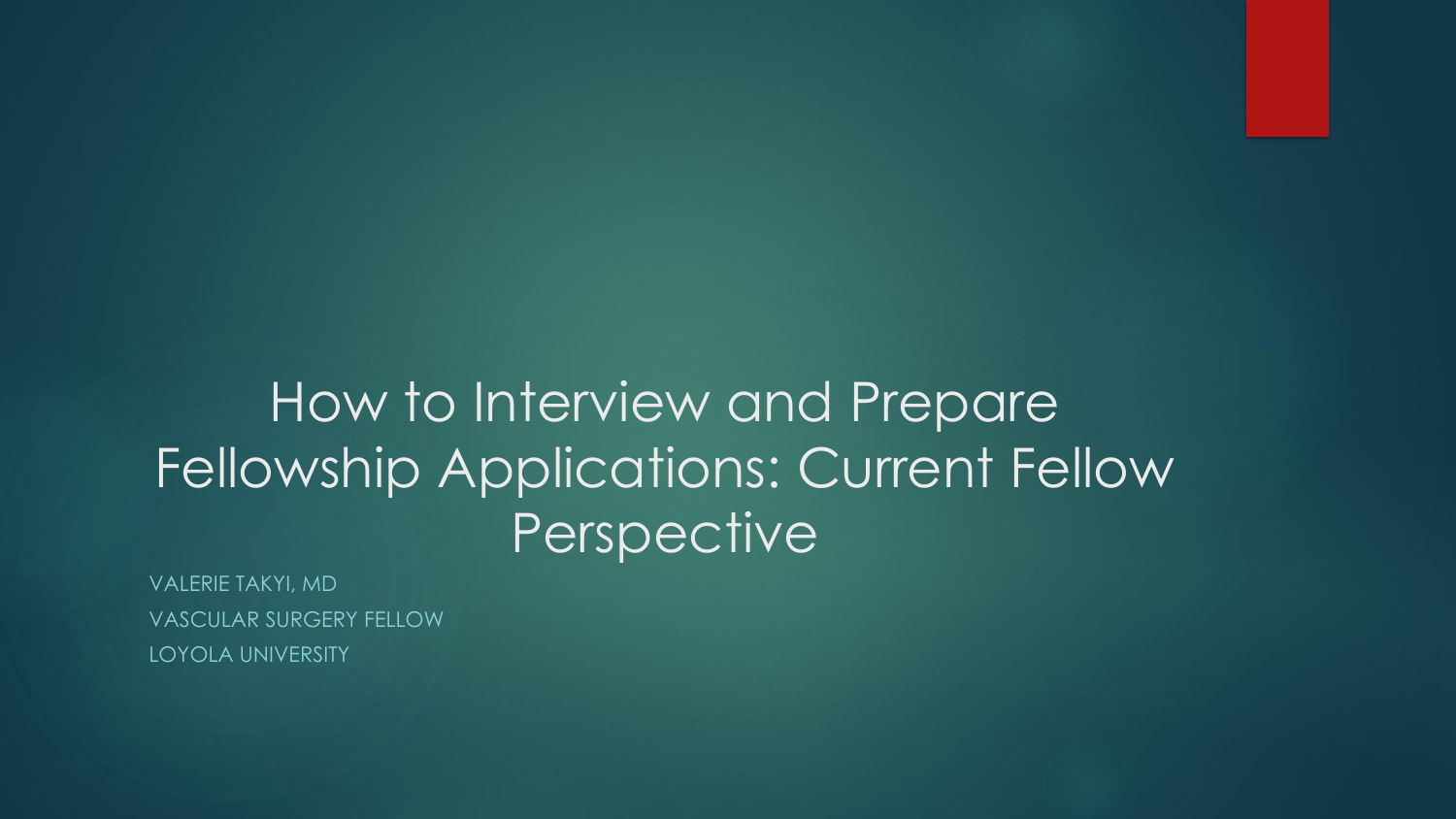## **Disclosures**

No financial disclosures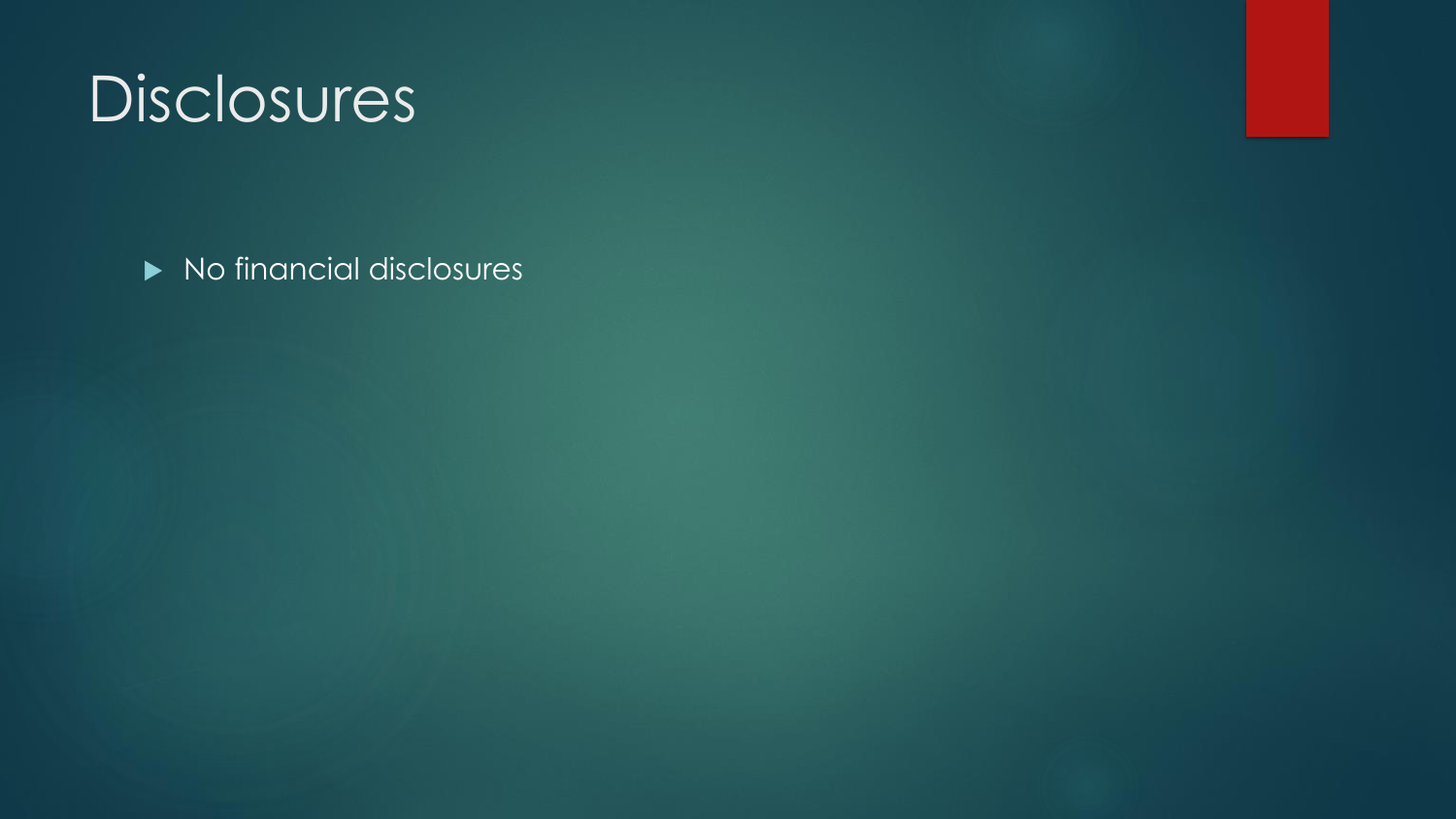# Start early

#### **Letters of recommendation**

- ▶ Give your letter writers plenty of time to write you a good letter
- ▶ Writers may want an updated copy of your CV and your personal statement
- **Personal statement** 
	- Hopefully the last one you'll EVER have to write
- ▶ Updated CV
- Track down 4 years worth of ABSITE scores
- Finalize and submit your application the day it opens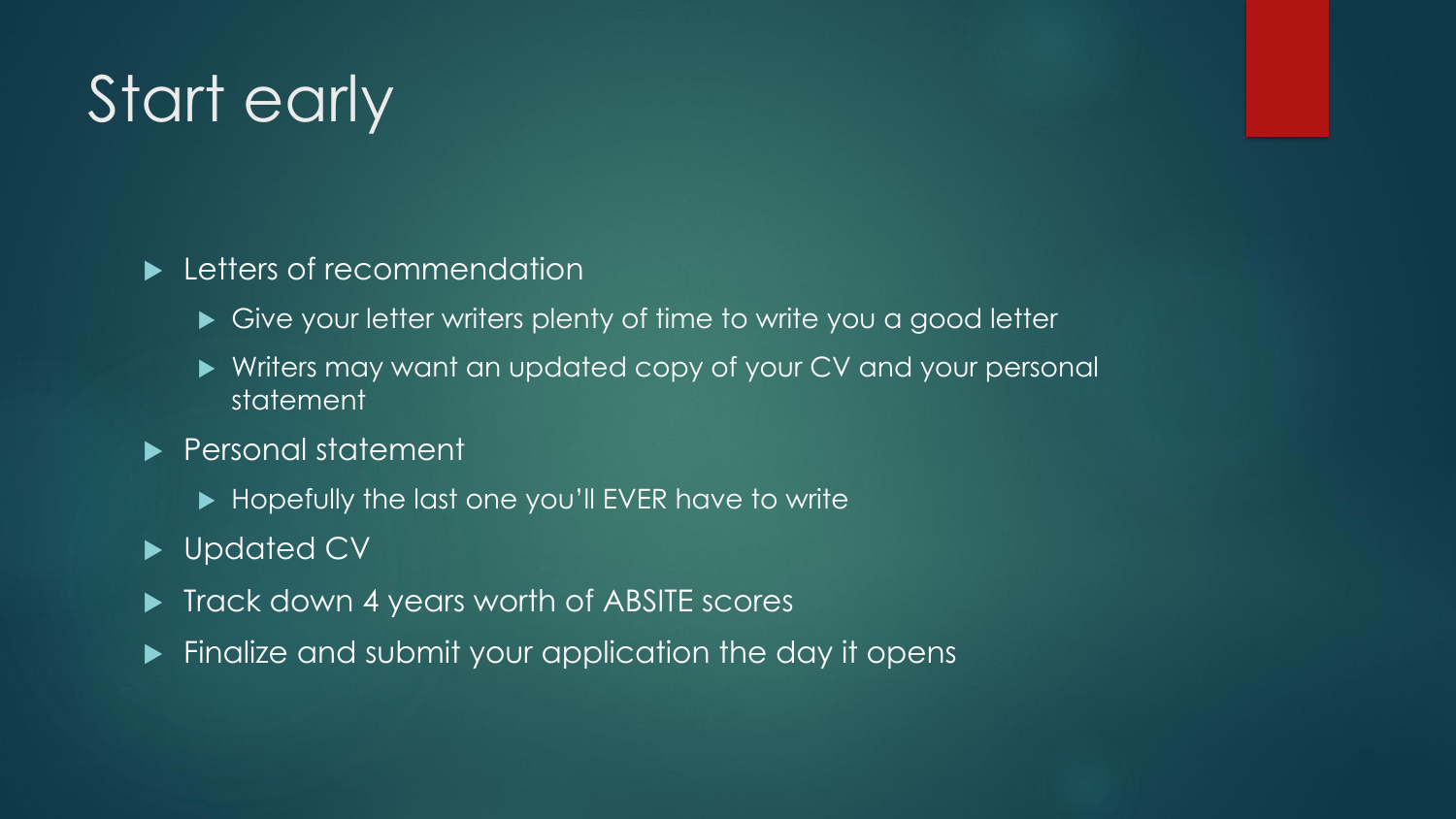## Pre-interview

 $\blacktriangleright$  Make an attempt to get to the pre-interview dinner

- Really helps to see how the fellows/department is outside of work
- Ask TONS of questions
	- Fellows
		- ▶ What is it like to work with the attendings?
		- Do the attendings get along with each other?
	- ▶ Ancillary staff
		- ▶ Work environment, support, etc
	- Residents
	- Attendings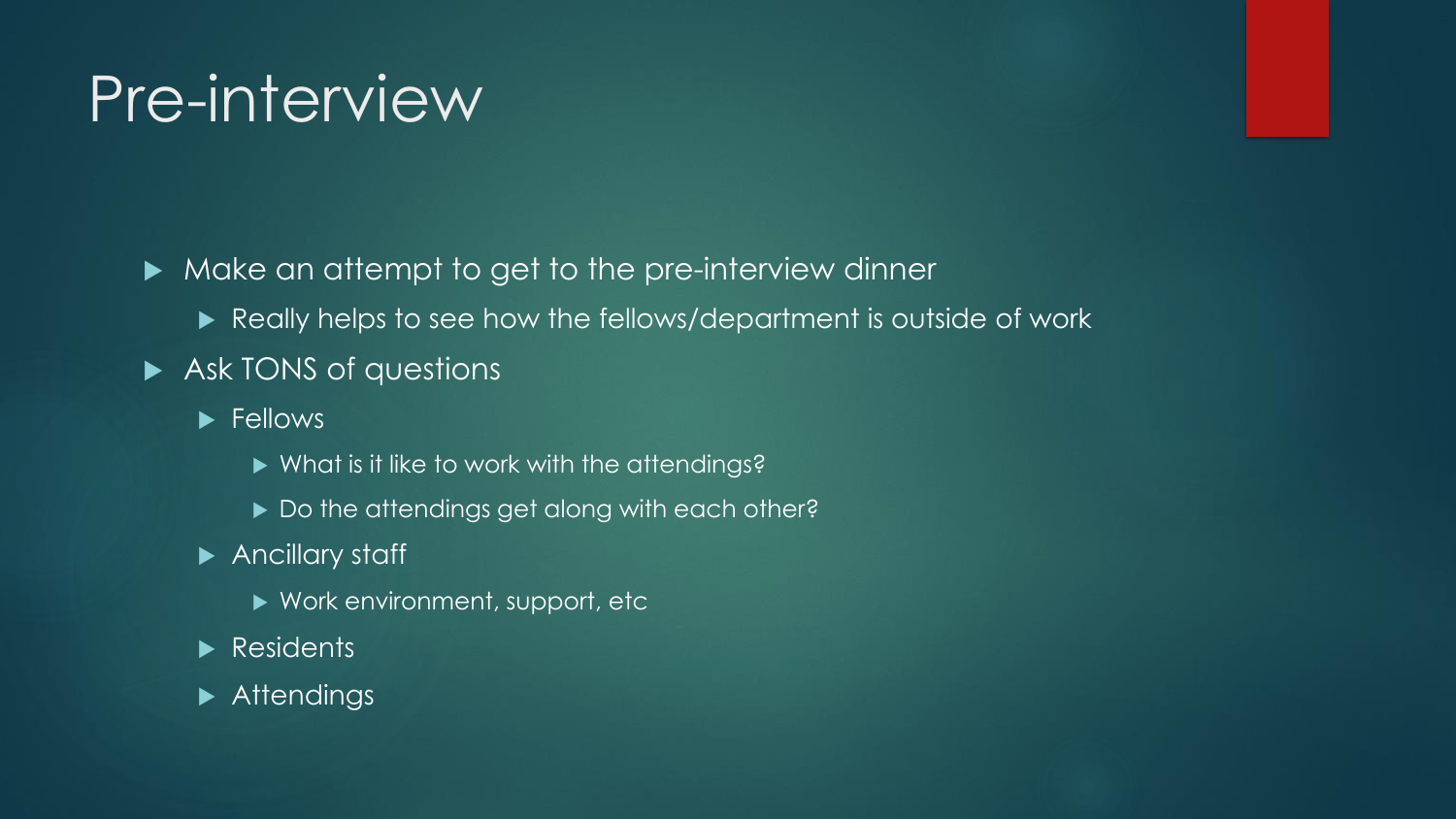### Pre-interview

#### **IGNORE THE FELLOWS (sort of)**

- ▶ You will never work with them
- If you get rubbed the wrong way, or don't like the fellows... IT DOESN'T **MATTER**
- Really get to know the attendings
	- $\blacktriangleright$  More so than residency, fellowship is intimate
	- ▶ You will work with these people every day for TWO YEARS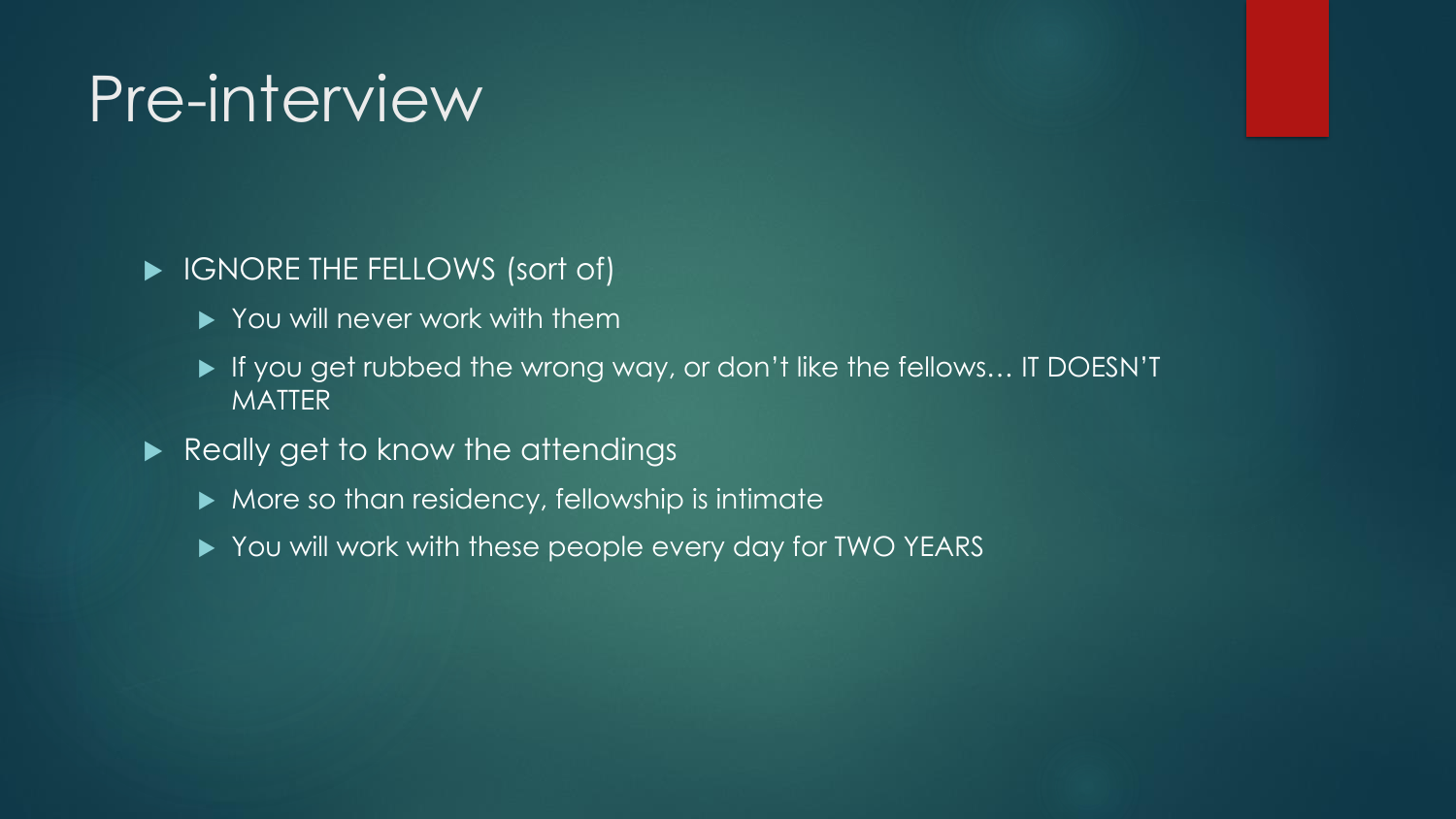## Interview day

- Give yourself plenty of time in the morning
	- ▶ Uber nightmares...
- Be prepared
	- ▶ Be able to talk about anything that is in your personal statement
	- Be able to talk about your research, or lack thereof
	- Be able to talk about any time off
	- ▶ Know something about your interviewer
	- Be yourself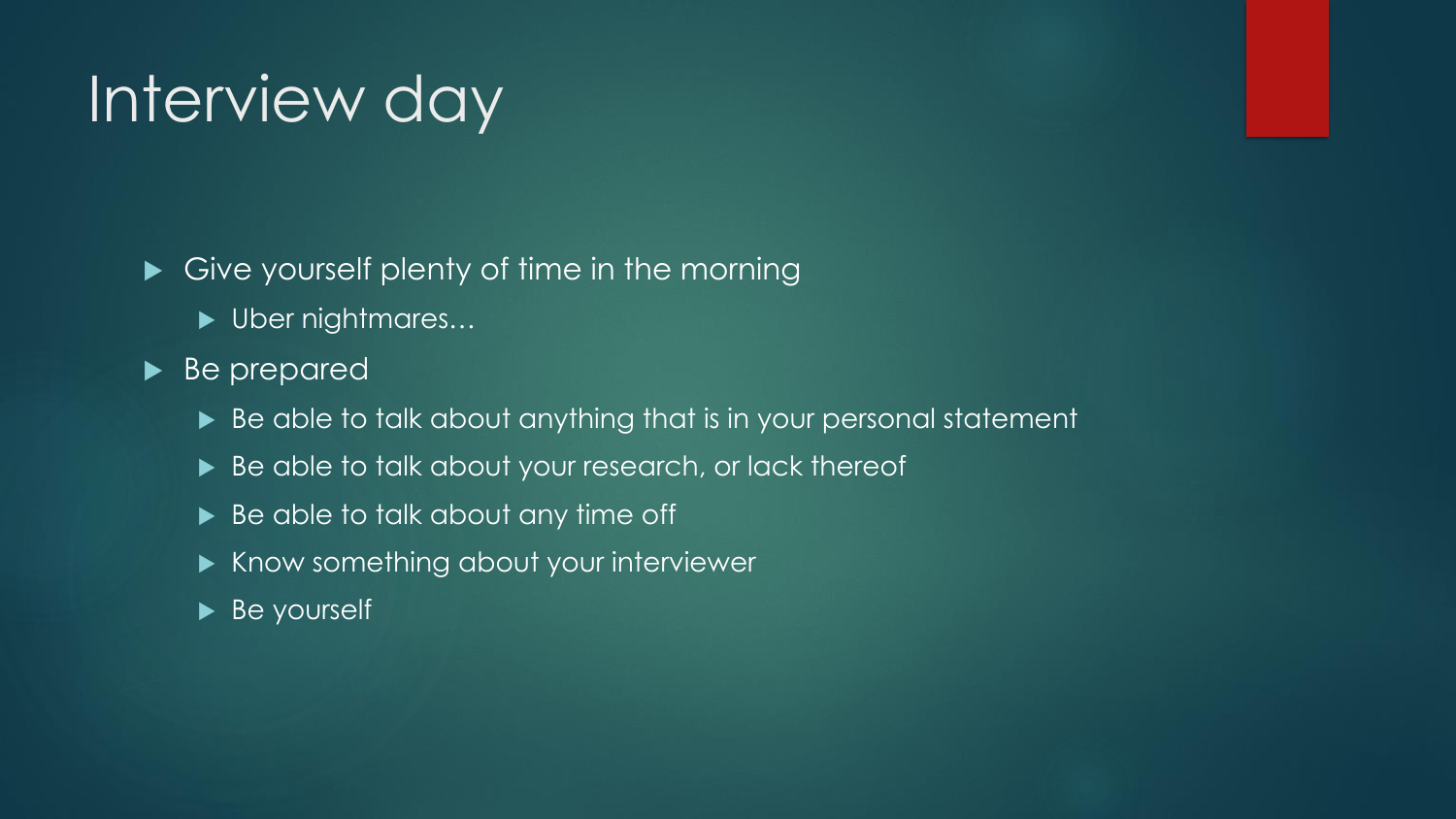### Interview day

Be able to answer questions about your career goals

- ▶ 5-10 year goals
- **Private practice vs. hybrid vs. academic vascular surgery**
- ▶ Where do you want to practice eventually?
- What area of vascular surgery do you want to focus on?
- ▶ What's your favorite operation? Least favorite?
- How do you see yourself interacting with residents and medical students?
- ▶ How well do you interact with nurses?
- ▶ What do you do outside of work to keep yourself sane?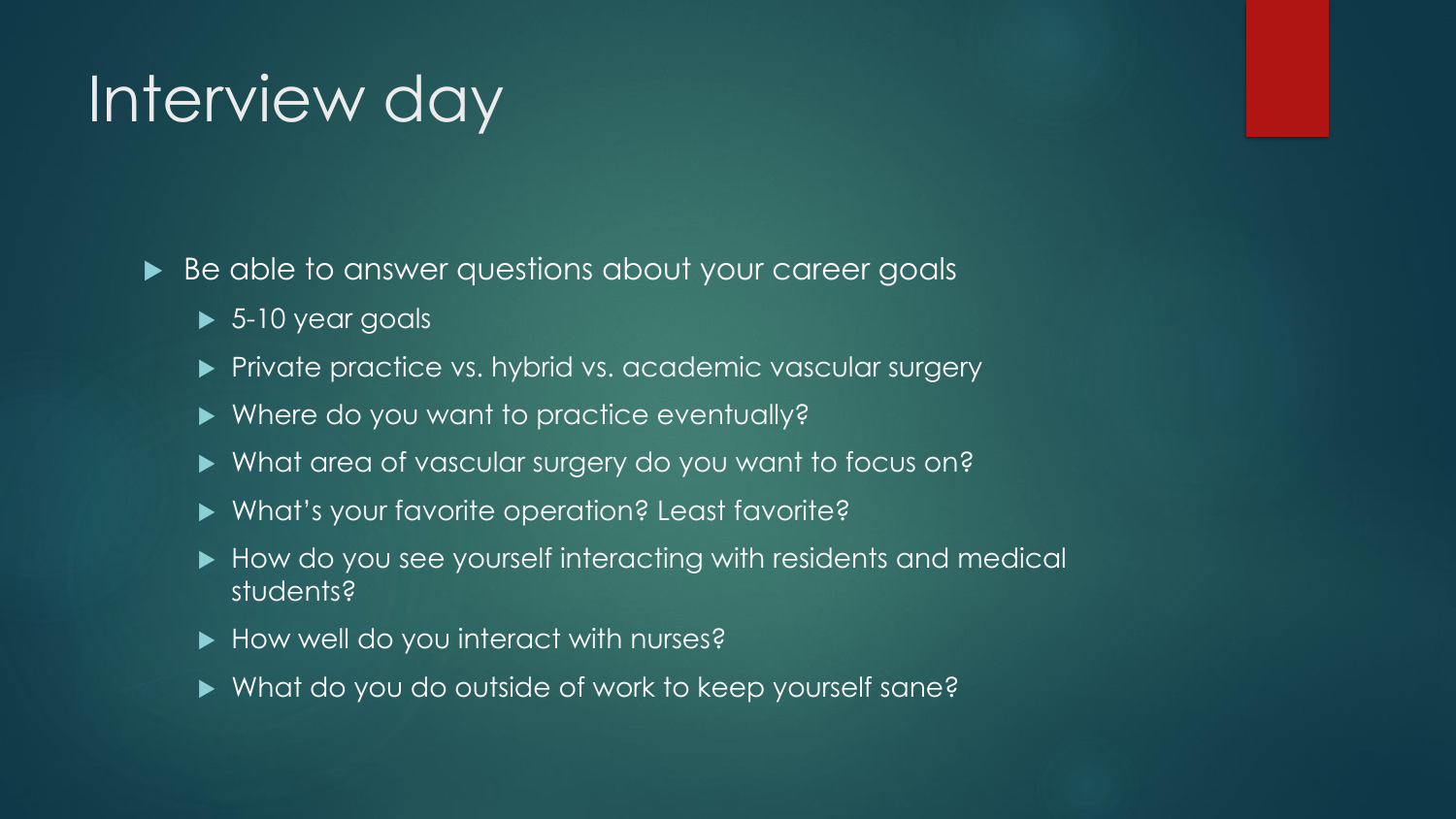### Post-interview

- Keep a running list of the programs you like, in the order that you like them
- Rank programs while the memory is fresh
- If you really like a program, send thank you letters or emails
- It's ok to not rank a program
	- If you absolutely cannot see yourself at an institution for two years of your life… do not rank it
	- Fellowship is hard (er than residency)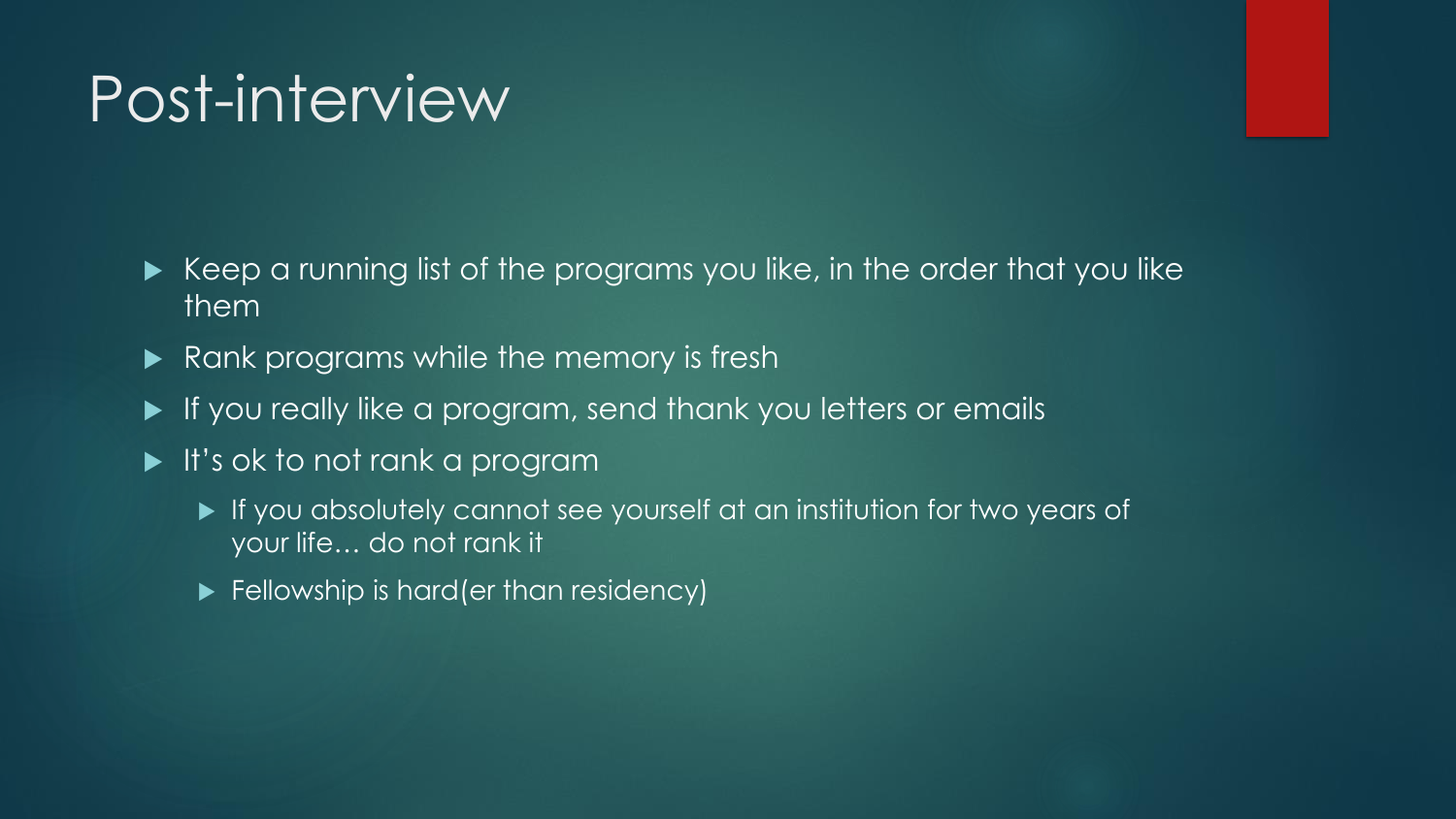## On match day….

- You will not get an email
	- ▶ Yay!! I matched!!
	- Sad face guess I'm going to be a general surgeon
- ▶ Log-in to the NRMP website at 12pm
- **REMEMBER YOUR PASSWORD**
- **REMEMBER YOUR PASSWORD**
- **REMEMBER YOUR PASSWORD**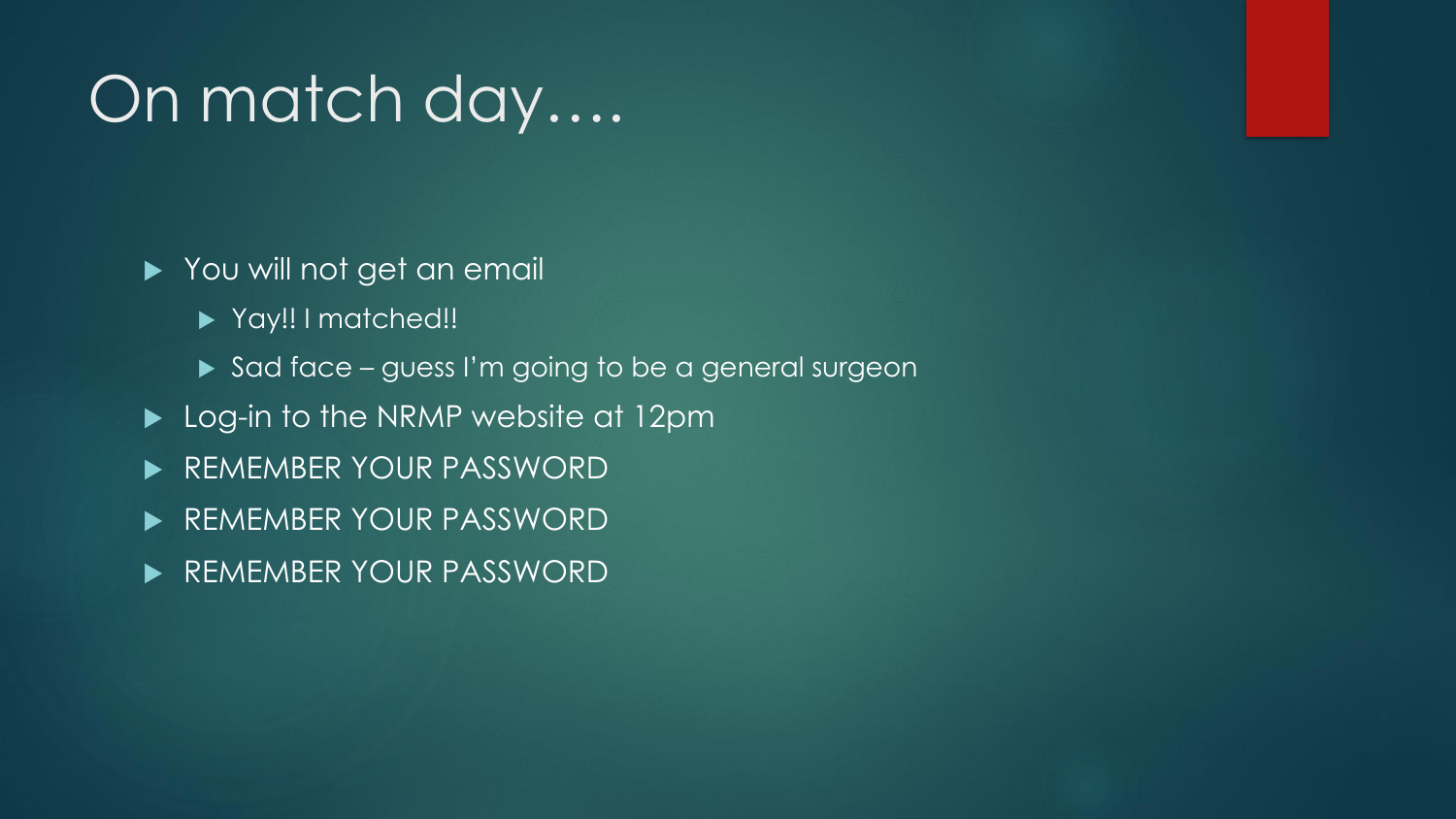

United States - Registration, Ranking, and Results ®(R3 ®)

**All Returning Users** 

\* Required

**2+** Register

 $\mathbf{0}$  -

**Company** Login

Applicants and Staff from Institutions, Hospitals, Programs, or Schools. If you have already created a Username and Password for a current Match, enter them here.

| X Invalid Username or Password. Please try again. |                                                                |  |
|---------------------------------------------------|----------------------------------------------------------------|--|
|                                                   | * Username:<br>* Password:<br>I forgot my Username or Password |  |
|                                                   | Login >                                                        |  |